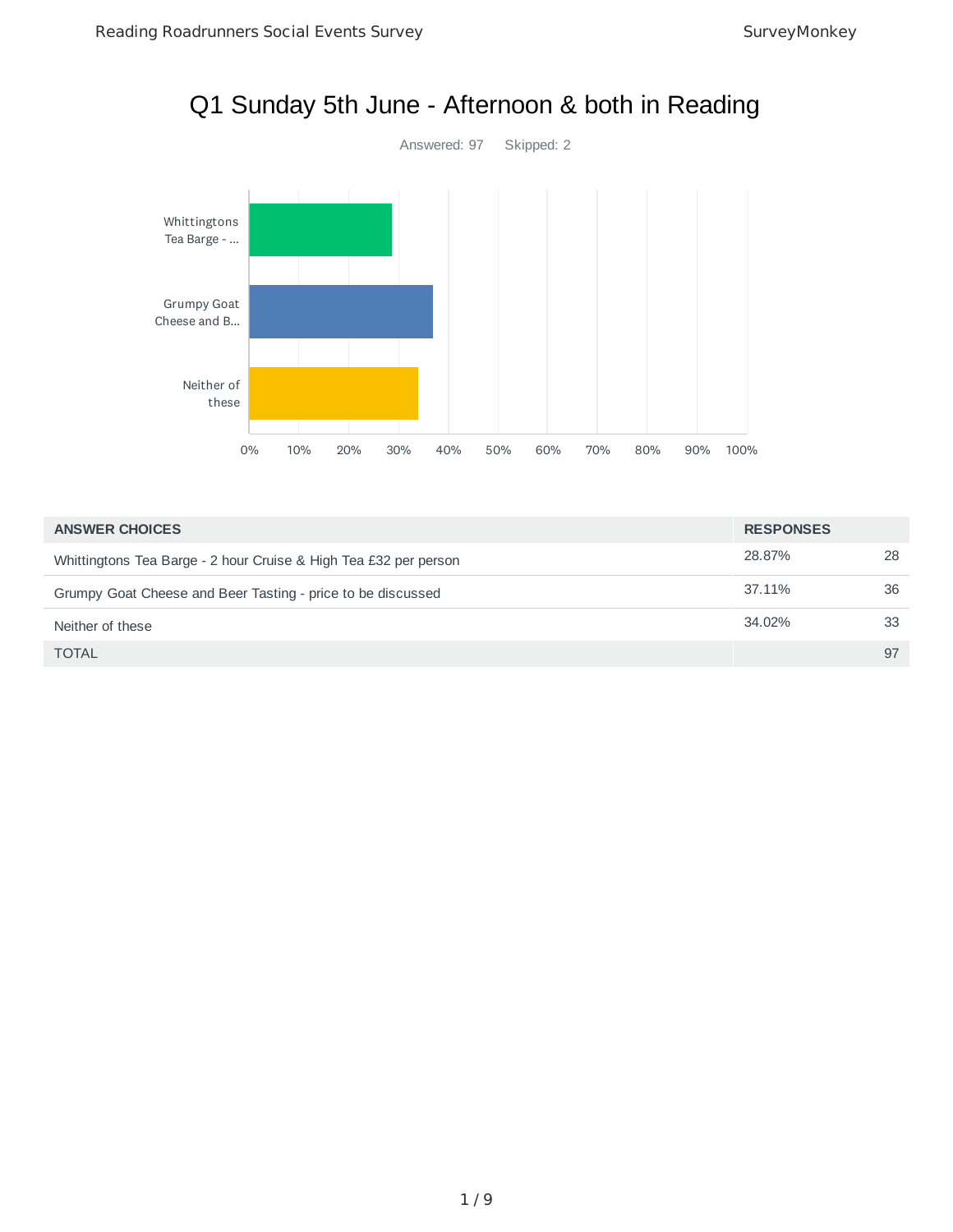

| <b>ANSWER CHOICES</b>                                                            | <b>RESPONSES</b> |    |
|----------------------------------------------------------------------------------|------------------|----|
| Craft Theory - Beer and Music Festival at 21 South Street - £15 plus booking fee | 59.18%           | 58 |
| Meal out somewhere local                                                         | 21.43%           | 21 |
| Neither of these                                                                 | 19.39%           | 19 |
| <b>TOTAL</b>                                                                     |                  | 98 |

#### 2 / 9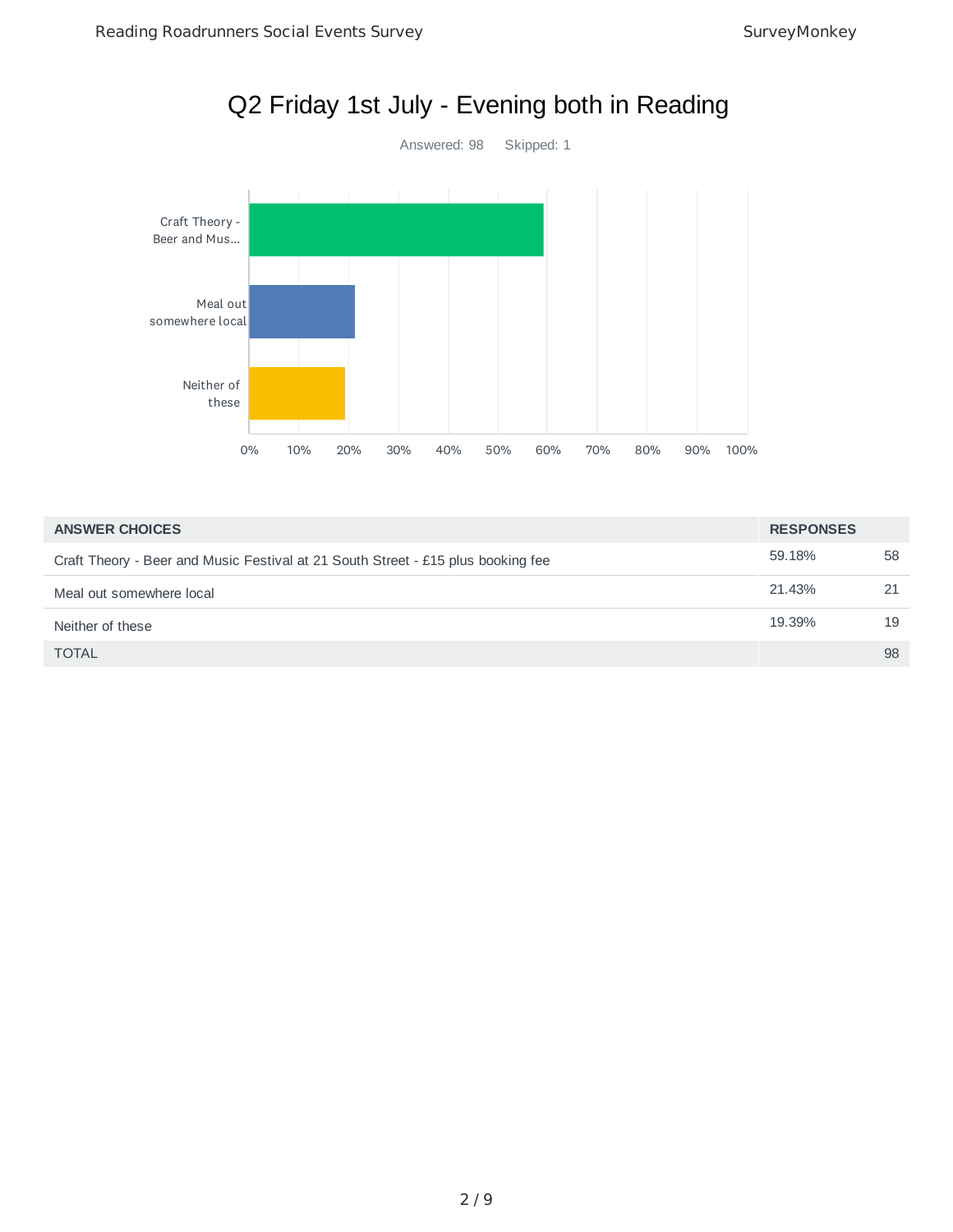

| <b>ANSWER CHOICES</b>            | <b>RESPONSES</b> |    |
|----------------------------------|------------------|----|
| Summer BBQ in a local pub garden | 70.41%           | 69 |
| Group Trip to Thorpe Park        | 11.22%           | 11 |
| Neither of these                 | 18.37%           | 18 |
| <b>TOTAL</b>                     |                  | 98 |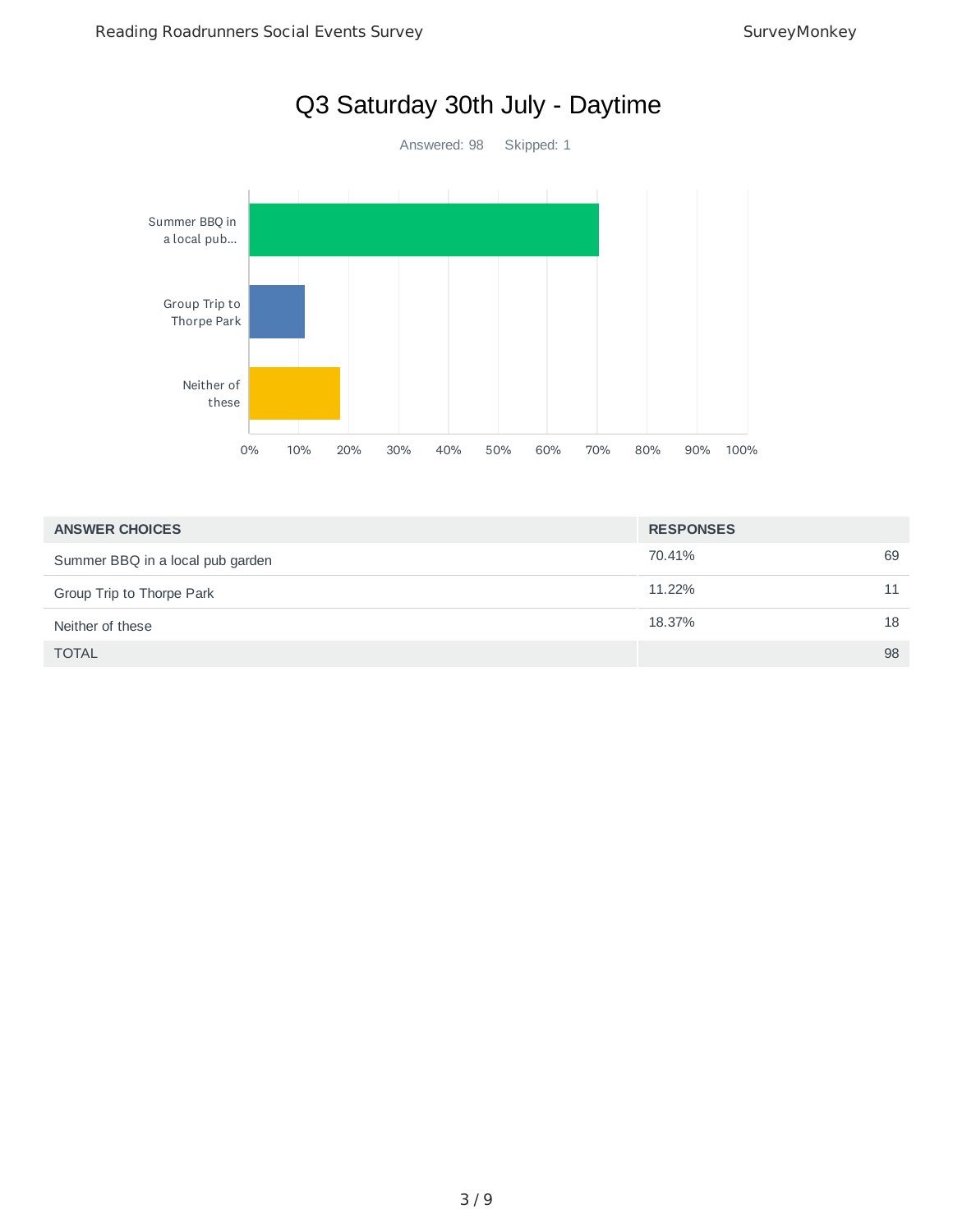

| <b>ANSWER CHOICES</b>                                                                         | <b>RESPONSES</b> |    |
|-----------------------------------------------------------------------------------------------|------------------|----|
| Day trip to the South coast for parkrun tourism and visit the beach                           | 46.46%           | 46 |
| Wokingham Waterside Centre - Thames Valley Park Reading - for Kayaking, Rounders and a picnic | 39.39%           | 39 |
| Neither of these                                                                              | 14.14%           | 14 |
| <b>TOTAL</b>                                                                                  |                  | 99 |

# Q4 Saturday 13th August - Daytime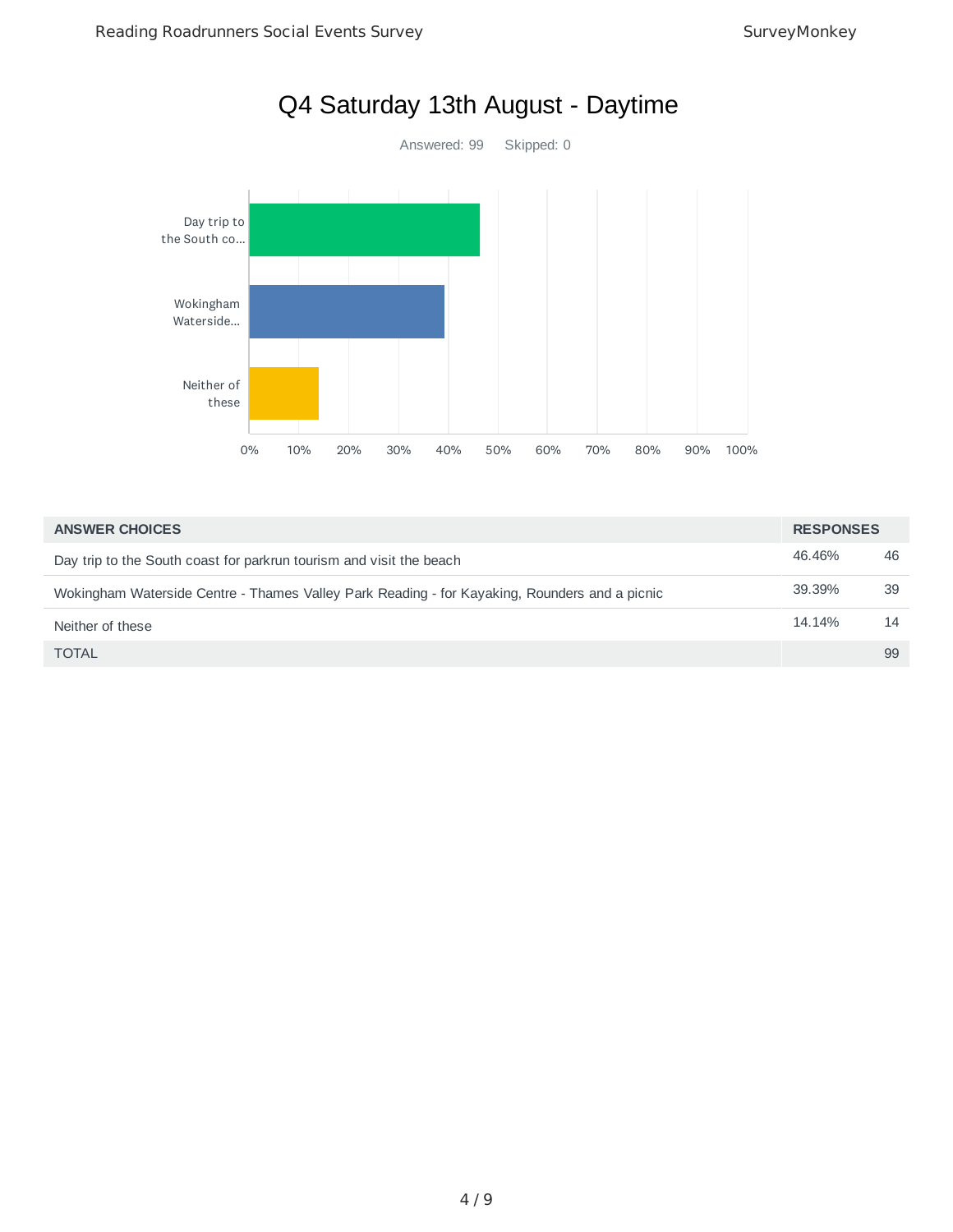# Q5 Saturday 24th September - Afternoon & both approx £20 for the ticket



| <b>ANSWER CHOICES</b>                        | <b>RESPONSES</b> |    |
|----------------------------------------------|------------------|----|
| Bombay Sapphire Distillery Tour - Whitchurch | 25.51%           | 25 |
| Stanlake Wine Tour - Twyford                 | 46.94%           | 46 |
| Neither of these                             | 27.55%           | 27 |
| <b>TOTAL</b>                                 |                  | 98 |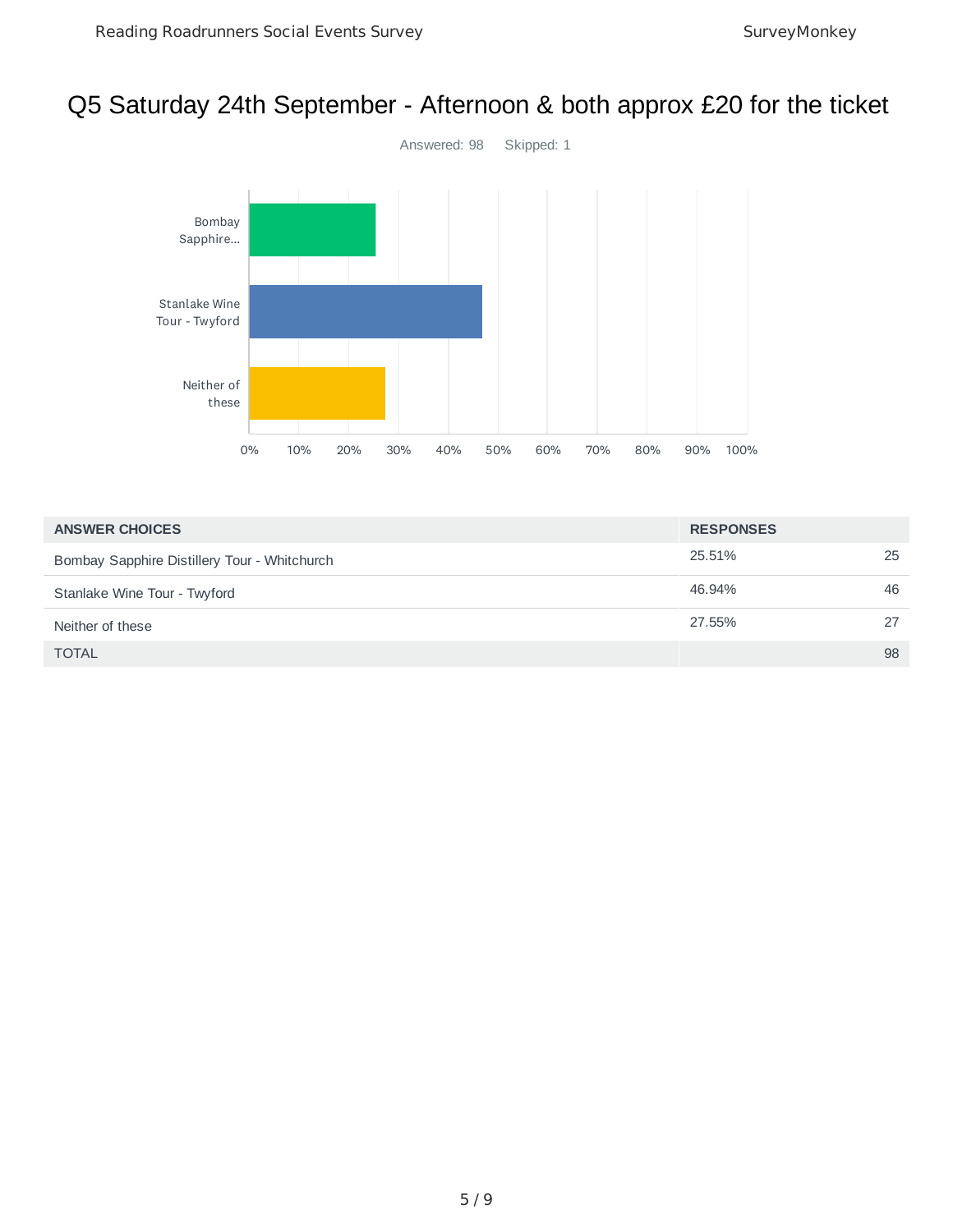## Q6 Saturday 19th November - Evening - Spinners Queens Walk - Reading for Bowling, Crazy Golf and Darts Tournament (approx £26 per person)



| <b>ANSWER CHOICES</b> | <b>RESPONSES</b> |    |
|-----------------------|------------------|----|
| Yes                   | 51.02%           | 50 |
| <b>No</b>             | 48.98%           | 48 |
| <b>TOTAL</b>          |                  | 98 |
|                       |                  |    |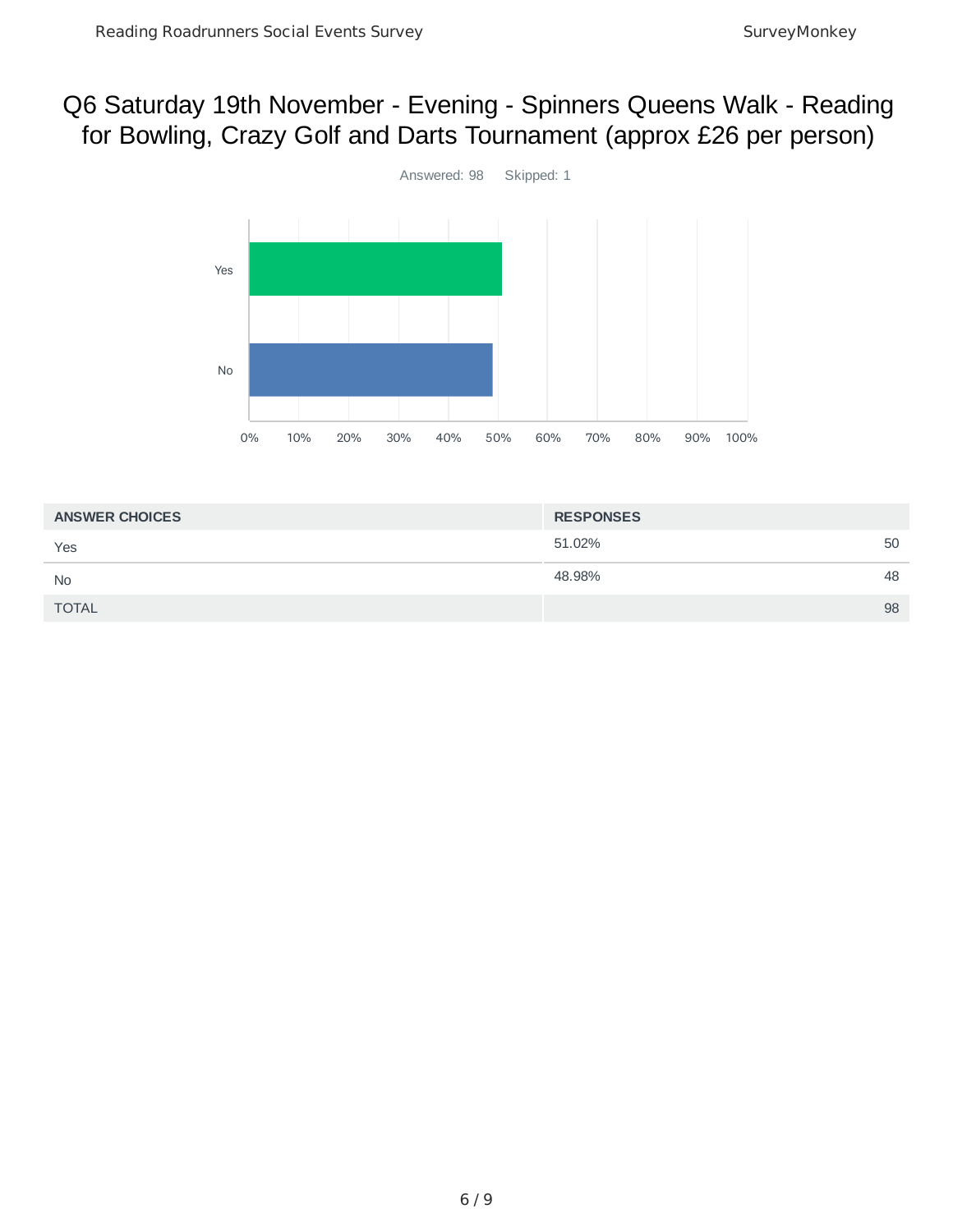#### Q7 Saturday 17th December - Evening - Christmas Party & Food with DJ



| <b>ANSWER CHOICES</b>                  | <b>RESPONSES</b> |    |
|----------------------------------------|------------------|----|
| Yes - my budget is around £20 per head | 29.59%           | 29 |
| Yes - my budget is around £30 per head | 47.96%           | 47 |
| Yes - my budget is around £40 per head | 7.14%            |    |
| <b>No</b>                              | 15.31%           | 15 |
| <b>TOTAL</b>                           |                  | 98 |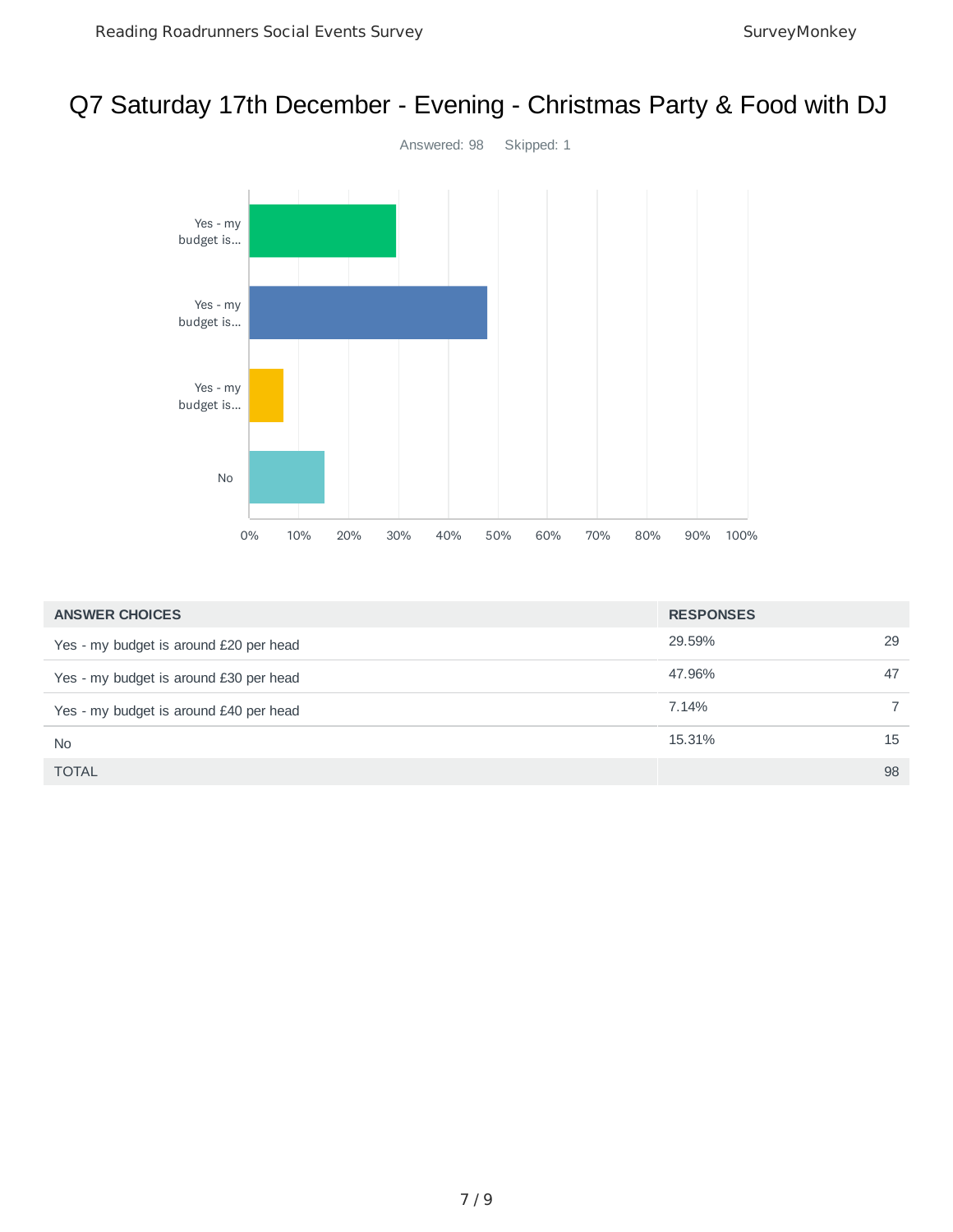#### Q8 Saturday 25th Feb 2023 - Comedy Club Night - Friar Street Reading around £15



| <b>ANSWER CHOICES</b> | <b>RESPONSES</b> |    |
|-----------------------|------------------|----|
| Yes                   | 68.37%           | 67 |
| <b>No</b>             | 31.63%           | 31 |
| <b>TOTAL</b>          |                  | 98 |
|                       |                  |    |